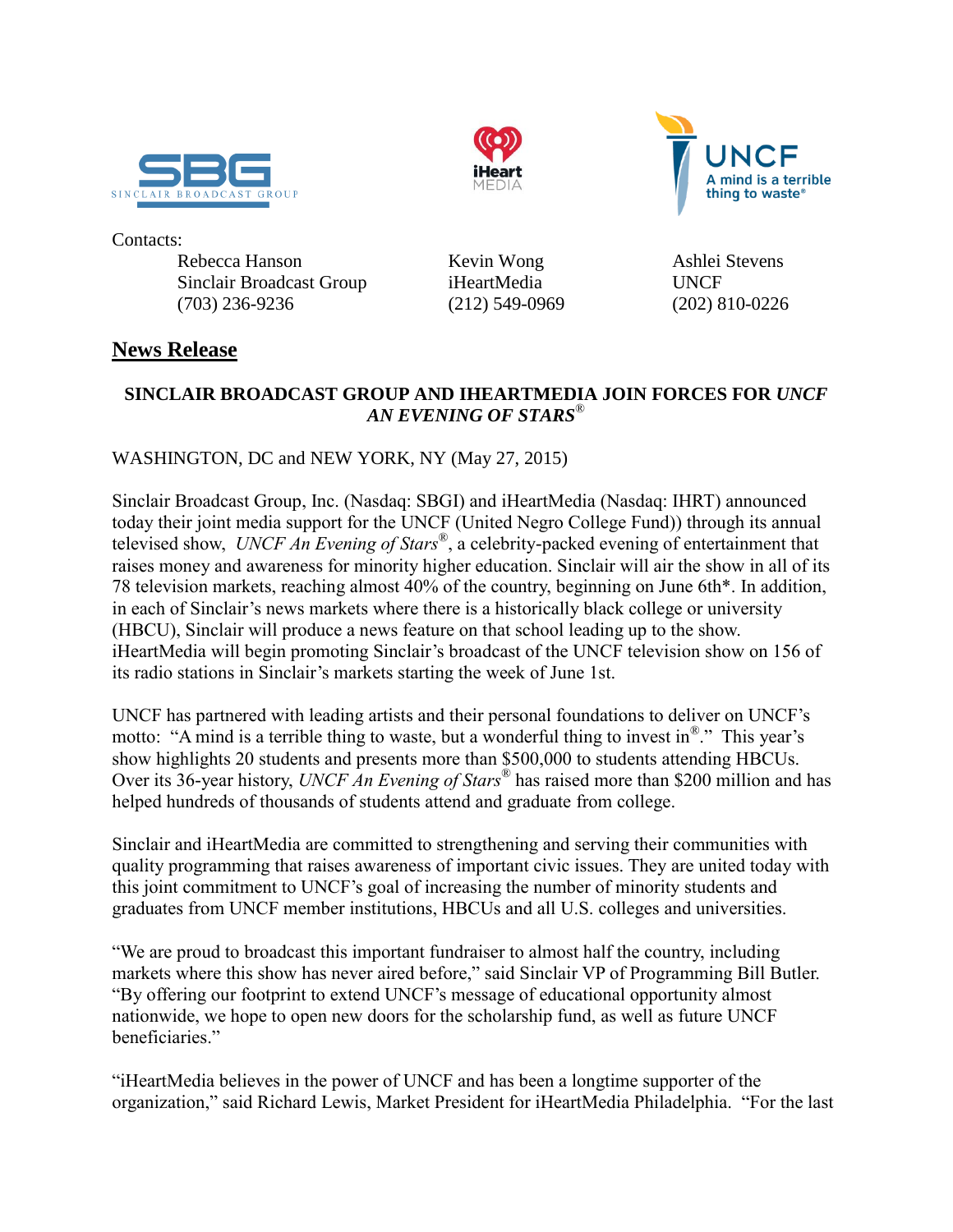several years we have partnered with UNCF to drive viewership for the nationally televised *UNCF An Evening of Stars<sup>®</sup>*, and, through our newly formed partnership with Sinclair Broadcast Group, we will help expand the show's reach even further by attracting a broader, more local audience."

"The work we do is vital in supporting students to and through college, and the support from partners like Sinclair Broadcast Group and iHeart Media is vital to achieving this goal," said UNCF President and CEO Michael L. Lomax, PhD. "By helping UNCF spread the word and broadcast our message of providing access to higher education, these partners are helping us invest in better futures for young people across the country."

This year's show was made possible by national sponsors McDonald's and Wells Fargo. Target is an official sponsor and "Target Rising Stars" sponsor. Buick is a major sponsor. The City of Atlanta, iHeartMedia Inc., BET Networks, and Sinclair Broadcast Group serve as the city and media partners, respectively. The Walton Family Foundation and The Bill and Melinda Gates Foundation are philanthropic partners.

\*For dates/times per market, please visit [www.uncf.org/sites/aeos/#/aeos2015/tvlistings](file:///C:/Users/rjhanson/AppData/Local/Microsoft/Windows/Temporary%20Internet%20Files/Content.Outlook/BJD4NJ38/www.uncf.org/sites/aeos/%23/aeos2015/tvlistings)

To support education through UNCF, text UNCF to 50555, Call 1-800-332-8623 or go to UNCF.org.

# # #